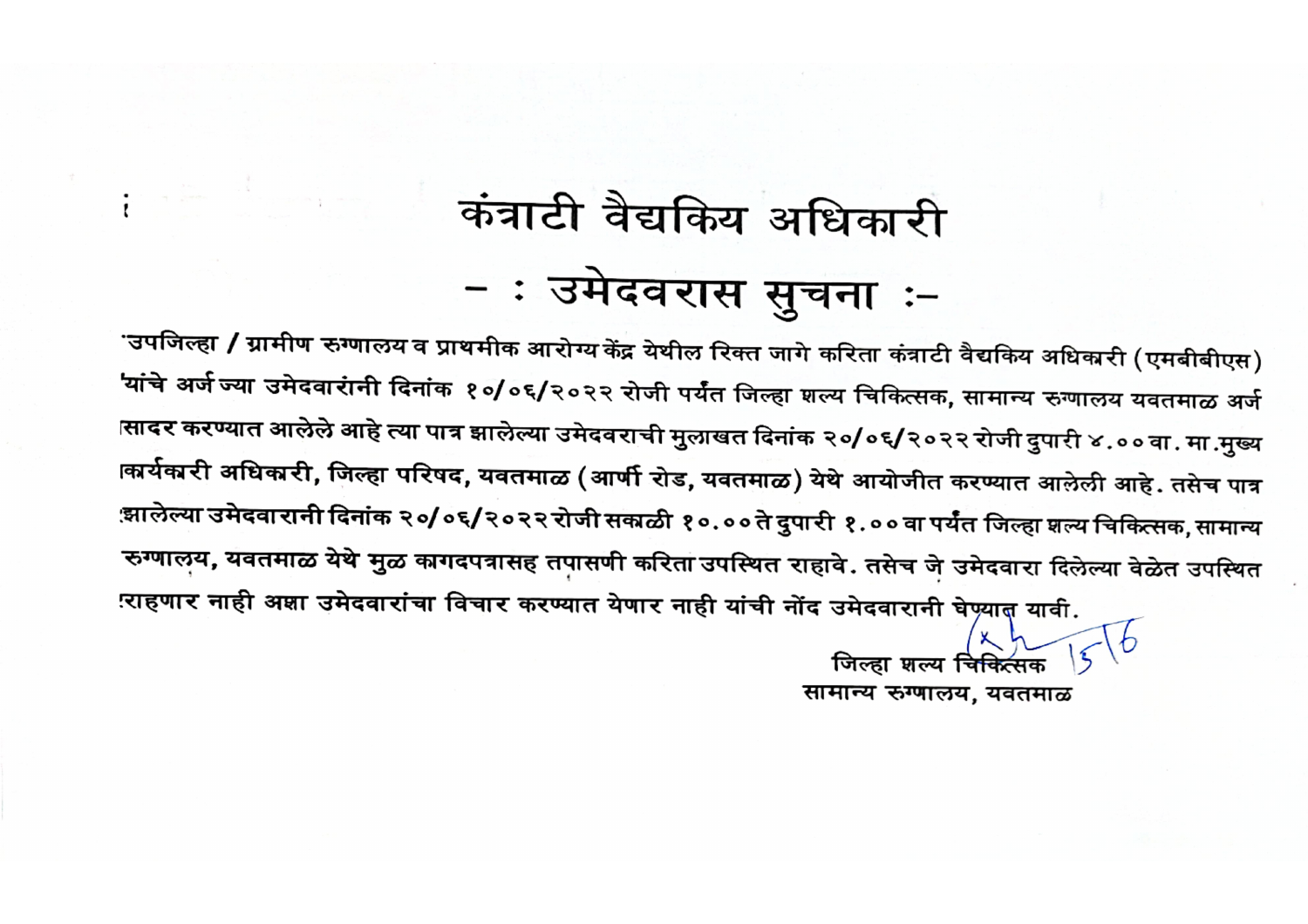| वैद्यकिय अधिकारी .एम.बि.बि.एस<br>$\,$ पात्र उमेदवार $\,$ |                                  |                   |             |             |                                         |                                                                                 |                     |                                   |                                                    |                                                                                  |                                                             |                   |  |
|----------------------------------------------------------|----------------------------------|-------------------|-------------|-------------|-----------------------------------------|---------------------------------------------------------------------------------|---------------------|-----------------------------------|----------------------------------------------------|----------------------------------------------------------------------------------|-------------------------------------------------------------|-------------------|--|
|                                                          | Name of Candidates               | शिक्षण            | एकुण<br>गुण | प्राप्त गुण | अंतीम<br>वर्षाची<br>गूणांची<br>टककेवारी | Marks obtained for Educational<br>Qulification (out of 80 Marks)                |                     |                                   | Total Out<br>of $80$                               | Marks Obtained for the experience<br>in Govt./Semi Govt./Local Self<br>Gov./NRHM |                                                             |                   |  |
| SR.NO                                                    |                                  |                   |             |             |                                         | Marks based on %<br>of Gardution<br>marks<br>proportionately<br>out of 80 marks | Diploma<br>(3Marks) | P.G Degree<br>$(5 \text{ marks})$ | Marks<br>(Total of<br>maximum<br>upto 80<br>marks) | Experien<br>ce (in no<br>of years)                                               | Marks given<br>for experience<br>(maximun upto<br>10 marks) | Total<br>Marks 90 |  |
| $\mathbf{1}$                                             | DR Rahul Vitthal Jadhao          | <b>MBBS</b><br>MD | 1300        | 808         | 62.2                                    | 49.72                                                                           | 0.00                | 5.00                              | 0.00                                               | 0.00                                                                             | 0.00                                                        | 54.72             |  |
| $\overline{2}$                                           | DR.Saman Abdul jamil patel       | <b>MBBS</b>       | 1300        | 860         | 66.2                                    | 52.92                                                                           | 0.00                | 0.00                              | 0.00                                               | $0.00\,$                                                                         | 0.00                                                        | 52.92             |  |
| 3                                                        | DR.Abhishek Satwarao Pate        | <b>MBBS</b>       | 1300        | 854         | 65.7                                    | 52.55                                                                           | 0.00                | 0.00                              | 0.00                                               | $0.00\,$                                                                         | 0.00                                                        | 52.55             |  |
| 4                                                        | DR. Aaditi Dilip Ratnaparhi      | <b>MBBS</b>       | 1300        | 842         | 64.8                                    | 51.82                                                                           | 0.00                | 0.00                              | 0.00                                               | $0.00\,$                                                                         | 0.00                                                        | 51.82             |  |
| 5                                                        | DR.Punam Nagoraj Chavahan        | <b>MBBS</b>       | 1300        | 836         | 64.3                                    | 51.45                                                                           | 0.00                | 0.00                              | 0.00                                               | 0.00                                                                             | 0.00                                                        | 51.45             |  |
| 6                                                        | DR Shreyash Pradiprao Gulhane    | <b>MBBS</b>       | 1300        | 836         | 64.3                                    | 51.45                                                                           | 0.00                | 0.00                              | 0.00                                               | $0.00\,$                                                                         | 0.00                                                        | 51.45             |  |
| 7                                                        | DR.Kapil Narendra Sharma         | <b>MBBS</b>       | 1300        | 828         | 63.7                                    | 50.95                                                                           | 0.00                | 0.00                              | 0.00                                               | 0.00                                                                             | 0.00                                                        | 50.95             |  |
| 8                                                        | DR Mahima Premsingh Pawar        | <b>MBBS</b>       | 1300        | 816         | 62.8                                    | 50.22                                                                           | 0.00                | 0.00                              | 0.00                                               | 0.00                                                                             | 0.00                                                        | 50.22             |  |
| $\mathbf Q$                                              | DR.Saurabh Vijayrao Khadatkar    | <b>MBBS</b>       | 1300        | 813         | 62.5                                    | 50.03                                                                           | 0.00                | 0.00                              | 0.00                                               | $0.00\,$                                                                         | 0.00                                                        | 50.03             |  |
| 10                                                       | DR Partik Nagorao Chavan         | <b>MBBS</b>       | 1300        | 812         | 62.5                                    | 49.97                                                                           | 0.00                | 0.00                              | 0.00                                               | 0.00                                                                             | 0.00                                                        | 49.97             |  |
| 11                                                       | DR Utkarsh Anirao Deshmukh       | <b>MBBS</b>       | 1300        | 809         | 62.2                                    | 49.78                                                                           | 0.00                | 0.00                              | 0.00                                               | $0.00\,$                                                                         | 0.00                                                        | 49.78             |  |
| 12                                                       | DR Adiytya Dinkar Thorkar        | <b>MBBS</b>       | 1300        | 808         | 62.2                                    | 49.72                                                                           | 0.00                | 0.00                              | 0.00                                               | 0.00                                                                             | 0.00                                                        | 49.72             |  |
| 13                                                       | DR.Omkar Pradip Komawar          | <b>MBBS</b>       | 1300        | 805         | 61.9                                    | 49.54                                                                           | 0.00                | 0.00                              | 0.00                                               | 0.00                                                                             | 0.00                                                        | 49.54             |  |
| 14                                                       | DR.Ashishkumar Madhavrao Navandi | <b>MBBS</b>       | 1300        | 801         | 61.6                                    | 49.29                                                                           | 0.00                | 0.00                              | 0.00                                               | 0.00                                                                             | 0.00                                                        | 49.29             |  |
| 15                                                       | DR Varun Anil Lavekar            | <b>MBBS</b>       | 1300        | 800         | 61.5                                    | 49.23                                                                           | 0.00                | 0.00                              | 0.00                                               | $0.00\,$                                                                         | 0.00                                                        | 49.23             |  |
| 16                                                       | DR Roshani Namoeorao Rathod      | <b>MBBS</b>       | 1300        | 798         | 61.4                                    | 49.11                                                                           | 0.00                | 0.00                              | 0.00                                               | $0.00\,$                                                                         | 0.00                                                        | 49.11             |  |
| 17                                                       | DR.Freddy Babu Thomas            | <b>MBBS</b>       | 1300        | 797         | 61.3                                    | 49.05                                                                           | 0.00                | 0.00                              | 0.00                                               | 0.00                                                                             | 0.00                                                        | 49.05             |  |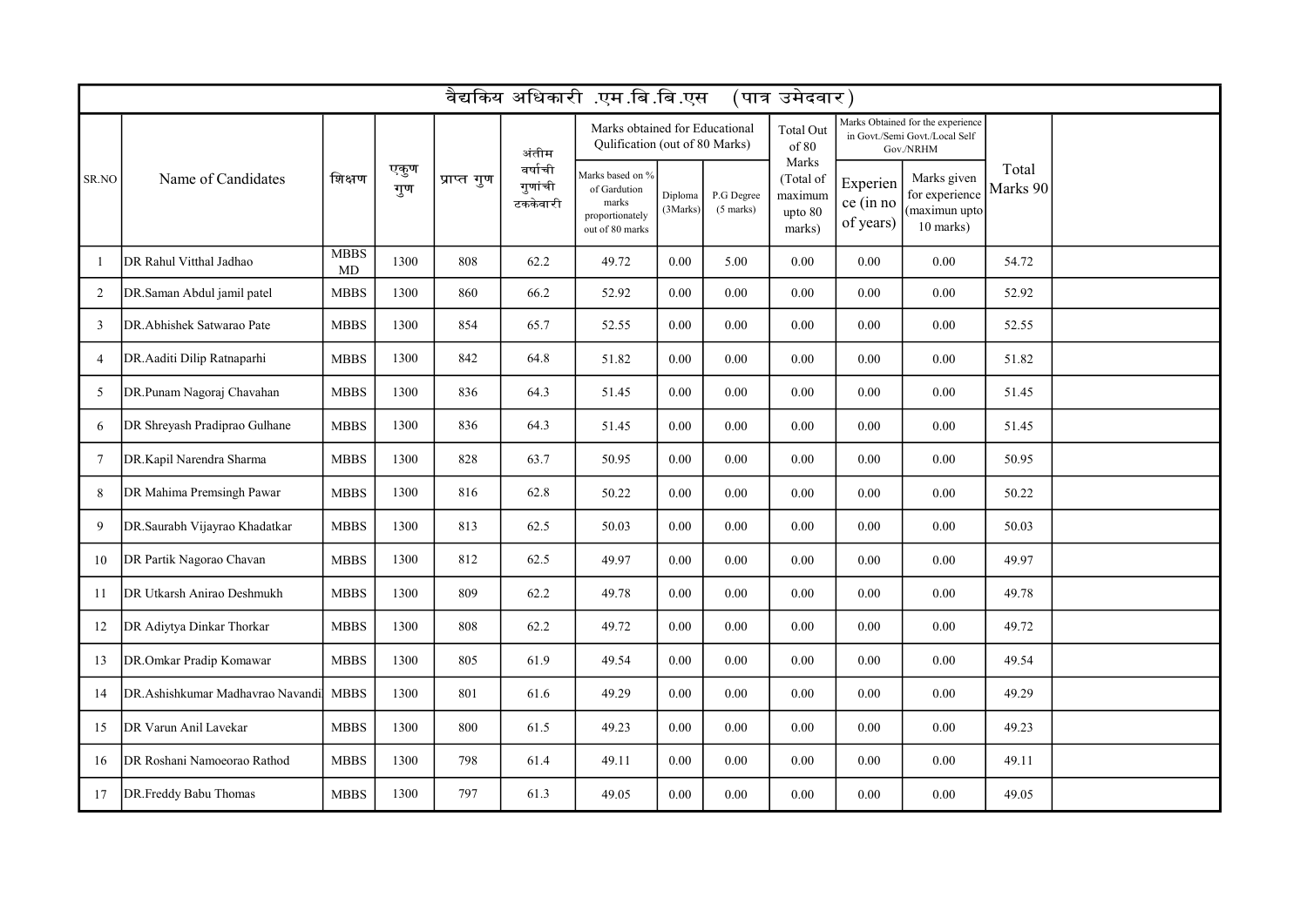| 18 | DR Vinayak Gangadhar Patil       | <b>MBBS</b> | 1300 | 794 | 61.1 | 48.86 | 0.00     | 0.00     | 0.00     | 0.00 | 0.00 | 48.86 |  |
|----|----------------------------------|-------------|------|-----|------|-------|----------|----------|----------|------|------|-------|--|
| 19 | DR. Vaibhavi Omprakash Pimpalkar | <b>MBBS</b> | 1300 | 792 | 60.9 | 48.74 | 0.00     | 0.00     | $0.00\,$ | 0.00 | 0.00 | 48.74 |  |
| 20 | DR Pankaj Kumar Chauhan          | <b>MBBS</b> | 1300 | 788 | 60.6 | 48.49 | $0.00\,$ | 0.00     | $0.00\,$ | 0.00 | 0.00 | 48.49 |  |
| 21 | DR.Kunika Shankar Bhanarkar      | <b>MBBS</b> | 1300 | 767 | 59.0 | 47.20 | 0.00     | 0.00     | $0.00\,$ | 0.00 | 0.00 | 47.20 |  |
| 22 | DR.Ruchika Narayan Pawar         | <b>MBBS</b> | 1300 | 766 | 58.9 | 47.14 | 0.00     | 0.00     | 0.00     | 0.00 | 0.00 | 47.14 |  |
| 23 | DR Abhishek Ramesh Thorkar       | <b>MBBS</b> | 1300 | 763 | 58.7 | 46.95 | 0.00     | 0.00     | 0.00     | 0.00 | 0.00 | 46.95 |  |
| 24 | DR.Devyanee Rangraoji Chandekar  | <b>MBBS</b> | 1300 | 756 | 58.2 | 46.52 | 0.00     | 0.00     | 0.00     | 0.00 | 0.00 | 46.52 |  |
| 25 | DR.Amit Wasudeo Sidam            | <b>MBBS</b> | 1300 | 755 | 58.1 | 46.46 | 0.00     | 0.00     | 0.00     | 0.00 | 0.00 | 46.46 |  |
| 26 | DR Sourabh Tate                  | <b>MBBS</b> | 900  | 520 | 57.8 | 46.22 | 0.00     | 0.00     | 0.00     | 0.00 | 0.00 | 46.22 |  |
| 27 | DR Amol Ashok Gupta              | <b>MBBS</b> | 1300 | 750 | 57.7 | 46.15 | 0.00     | 0.00     | 0.00     | 0.00 | 0.00 | 46.15 |  |
| 28 | DR.Harshit Bhimraoji Bawane      | <b>MBBS</b> | 1300 | 749 | 57.6 | 46.09 | 0.00     | 0.00     | 0.00     | 0.00 | 0.00 | 46.09 |  |
| 29 | DR. Shraddha Ramesh Chaudhari    | <b>MBBS</b> | 1300 | 747 | 57.5 | 45.97 | 0.00     | 0.00     | 0.00     | 0.00 | 0.00 | 45.97 |  |
| 30 | DR Amar Bhagwan Agame            | <b>MBBS</b> | 1300 | 746 | 57.4 | 45.91 | 0.00     | 0.00     | $0.00\,$ | 0.00 | 0.00 | 45.91 |  |
| 31 | DR Jitendra Shrivas              | <b>MBBS</b> | 1300 | 744 | 57.2 | 45.78 | 0.00     | 0.00     | 0.00     | 0.00 | 0.00 | 45.78 |  |
| 32 | DR Vaibhav Bhaurao Tumde         | <b>MBBS</b> | 1300 | 743 | 57.2 | 45.72 | 0.00     | 0.00     | 0.00     | 0.00 | 0.00 | 45.72 |  |
| 33 | DR.Naha Pradip Yende             | <b>MBBS</b> | 1300 | 742 | 57.1 | 45.66 | 0.00     | 0.00     | $0.00\,$ | 0.00 | 0.00 | 45.66 |  |
| 34 | DR.Sourabh Kisanrao Jadhav       | <b>MBBS</b> | 1300 | 742 | 57.1 | 45.66 | 0.00     | 0.00     | 0.00     | 0.00 | 0.00 | 45.66 |  |
| 35 | DR. Mayur Mahendrasingh Thakur   | <b>MBBS</b> | 1300 | 742 | 57.1 | 45.66 | 0.00     | 0.00     | 0.00     | 0.00 | 0.00 | 45.66 |  |
| 36 | DR.Shubham Vitthal Gedam         | <b>MBBS</b> | 1300 | 741 | 57.0 | 45.60 | 0.00     | $0.00\,$ | $0.00\,$ | 0.00 | 0.00 | 45.60 |  |
| 37 | DR.Kalpana Kondiba Dhannakwar    | <b>MBBS</b> | 1300 | 740 | 56.9 | 45.54 | 0.00     | 0.00     | 0.00     | 0.00 | 0.00 | 45.54 |  |
| 38 | DR.Kamesh Premdas Ramteke        | <b>MBBS</b> | 1300 | 736 | 56.6 | 45.29 | 0.00     | $0.00\,$ | 0.00     | 0.00 | 0.00 | 45.29 |  |
| 39 | DR Rashmi Manchakrao Deshmukh    | <b>MBBS</b> | 1300 | 717 | 55.2 | 44.12 | 0.00     | $0.00\,$ | $0.00\,$ | 0.00 | 0.00 | 44.12 |  |
| 40 | DR.Pranali Vasantrao Gedam       | <b>MBBS</b> | 1300 | 712 | 54.8 | 43.82 | 0.00     | $0.00\,$ | $0.00\,$ | 0.00 | 0.00 | 43.82 |  |
| 41 | DR.Manish Manikrao Mandaokar     | <b>MBBS</b> | 300  | 160 | 53.3 | 42.67 | 0.00     | 0.00     | $0.00\,$ | 0.00 | 0.00 | 42.67 |  |